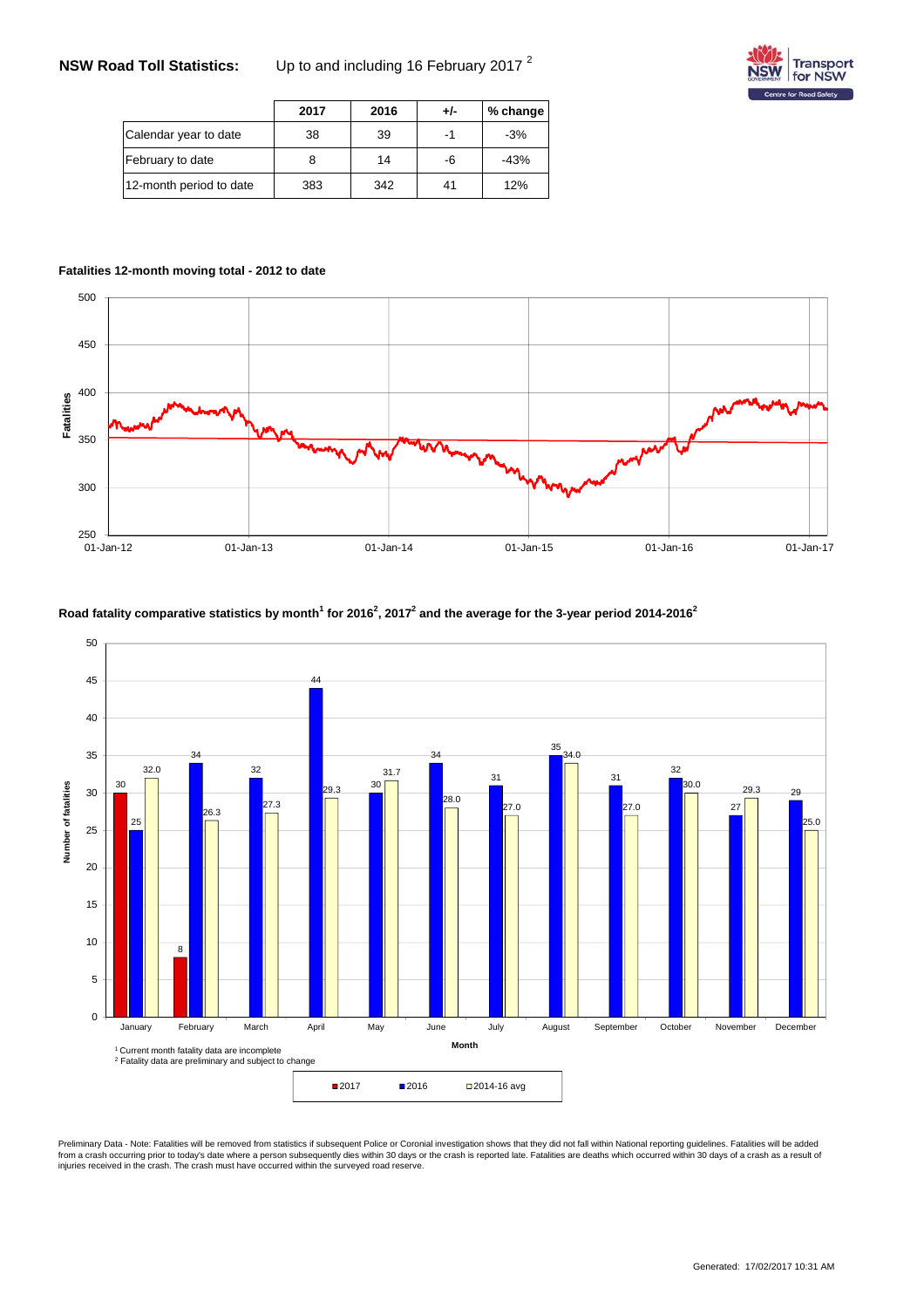

**Road user class**



**Gender**







**Urbanisation**



<sup>2</sup> Fatality data are preliminary and subject to change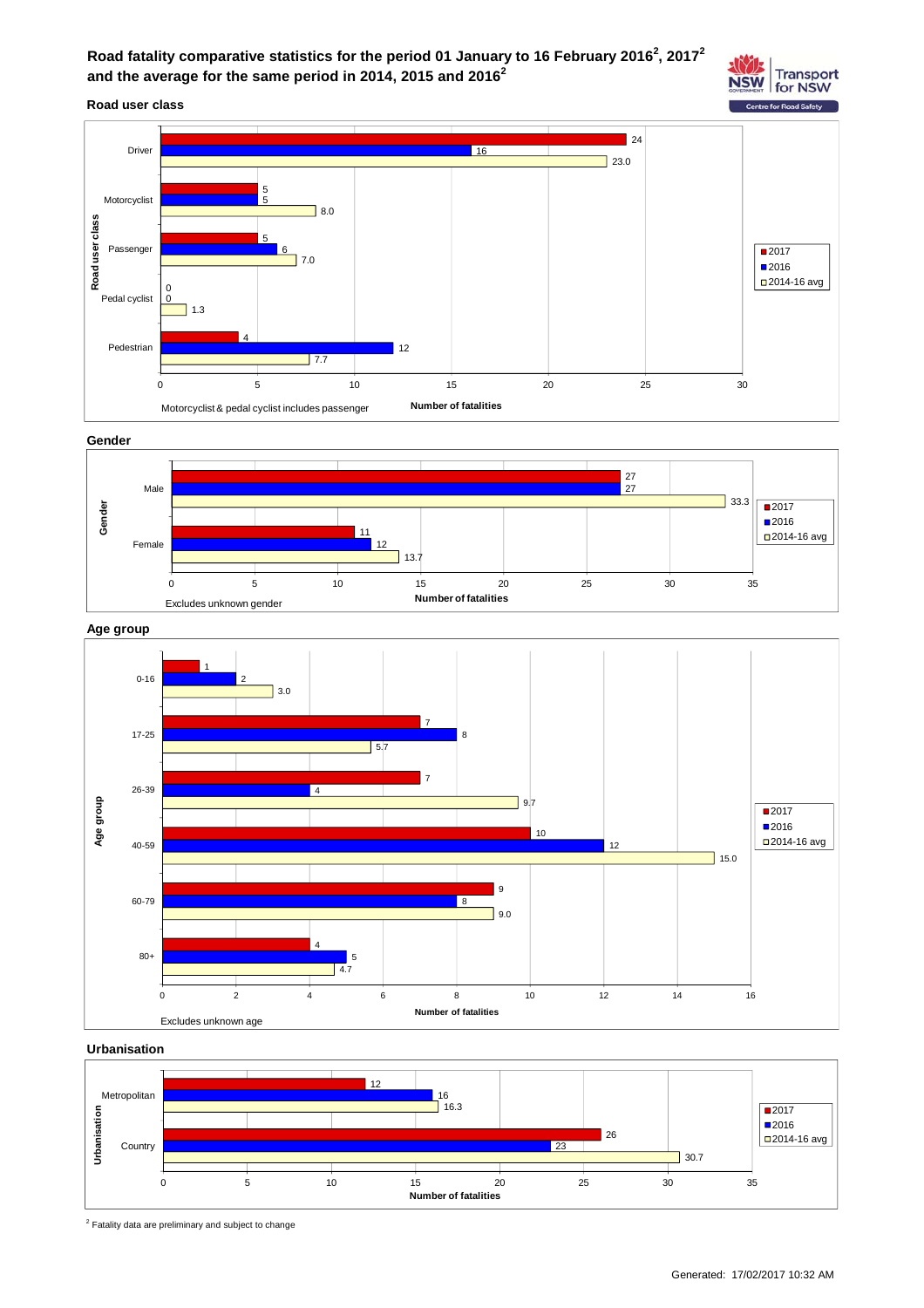## Road fatality comparative statistics for the period 01 January to 16 February 2016<sup>2</sup>, 2017<sup>2</sup> **and the average for the same period in 2014, 2015 and 20162**



### **Road user class**

|               | 2017 | 2016 | $+/-$ | % change | 3-year<br>average |
|---------------|------|------|-------|----------|-------------------|
| <b>Driver</b> | 24   | 16   | 8     | 50%      | 23.0              |
| Motorcyclist  | 5    | 5    | 0     | 0%       | 8.0               |
| Passenger     | 5    | 6    | $-1$  | $-17%$   | 7.0               |
| Pedal cyclist | 0    | 0    | 0     | N/A      | 1.3               |
| Pedestrian    | 4    | 12   | -8    | $-67%$   | 7.7               |

Motorcyclist & pedal cyclist includes passenger

#### **Gender**

|        | 2017 | 2016 | % change<br>+/- |     | 3-year<br>average |
|--------|------|------|-----------------|-----|-------------------|
| Male   | 27   | 27   |                 | 0%  | 33.3              |
| Female | 11   | 12   |                 | -8% | 13.7              |

Excludes unknown gender

## **Age group**

|           | 2017 | 2016 | $+/-$ | % change | 3-year<br>average |
|-----------|------|------|-------|----------|-------------------|
| $0 - 16$  |      | 2    | $-1$  | -50%     | 3.0               |
| $17 - 25$ | 7    | 8    | $-1$  | $-13%$   | 5.7               |
| 26-39     | 7    | 4    | 3     | 75%      | 9.7               |
| 40-59     | 10   | 12   | $-2$  | $-17%$   | 15.0              |
| 60-79     | 9    | 8    | 1     | 13%      | 9.0               |
| $ 80+$    | 4    | 5    | -1    | $-20%$   | 4.7               |

Excludes unknown age

#### **Urbanisation**

|              | 2017 | 2016 | +/- | % change | 3-year<br>average |
|--------------|------|------|-----|----------|-------------------|
| Metropolitan | 12   | 16   | -4  | $-25%$   | 16.3              |
| Country      | 26   | 23   |     | 13%      | 30.7              |

 $2$  Fatality data are preliminary and subject to change